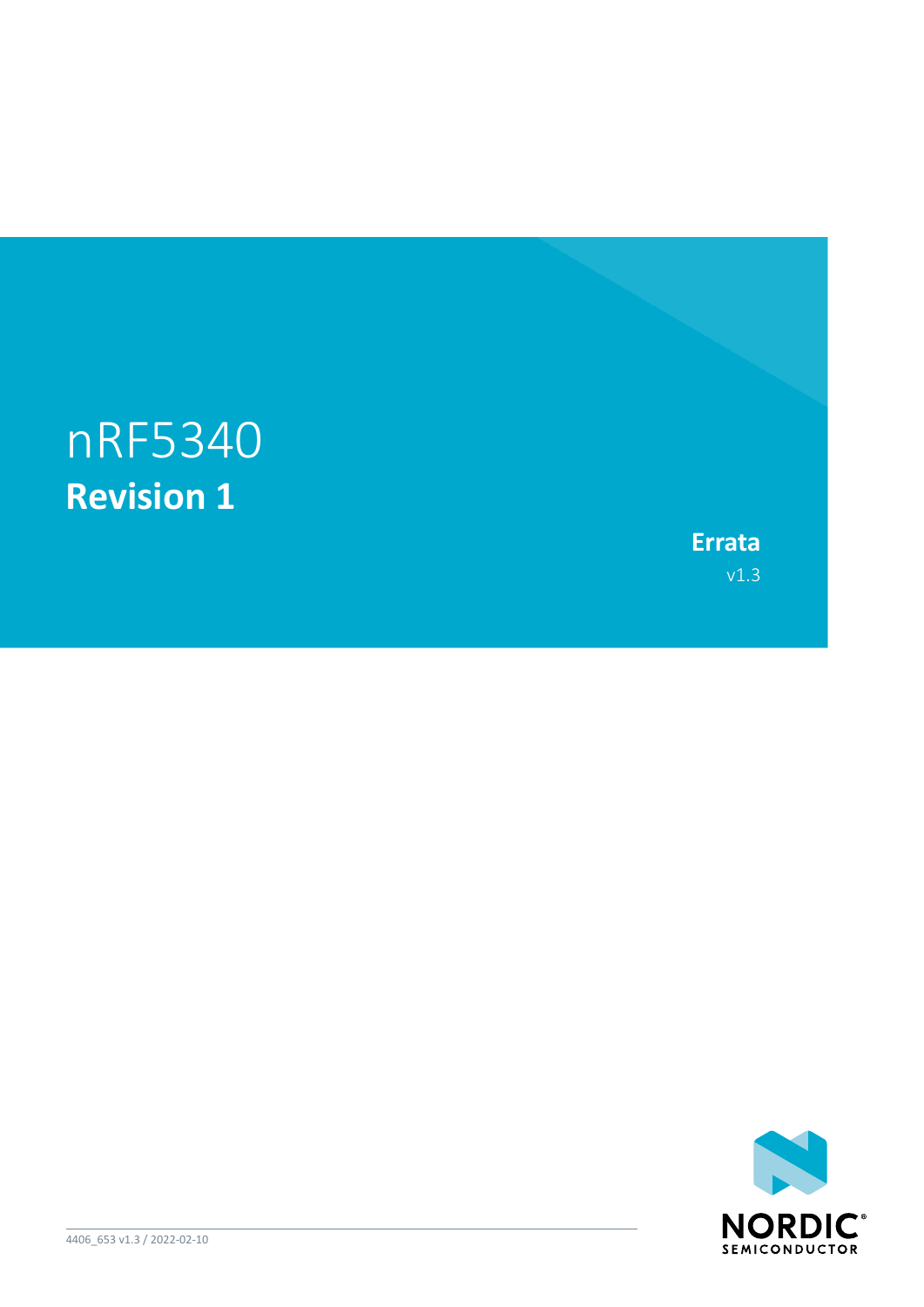# **Contents**

| 1 |                                                                                                                                                                                                                                                     | 3              |
|---|-----------------------------------------------------------------------------------------------------------------------------------------------------------------------------------------------------------------------------------------------------|----------------|
| 2 | Revision history.<br>the second contract of the second contract of the second contract of the second contract of the second contract of the second contract of the second contract of the second contract of the second contract of the second cont | 4              |
| 3 | <b>New and inherited anomalies.</b> And a substitution of the substitution of the set of the set of the set of the set of the set of the set of the set of the set of the set of the set of the set of the set of the set of the se                 | 5              |
|   | 3.1 [6] NVMC: Disabling instruction cache causes skip of next instruction                                                                                                                                                                           | 6              |
|   | 3.2 [43] QSPI: Reading QSPI registers after XIP might halt application CPU                                                                                                                                                                          | $\overline{7}$ |
|   |                                                                                                                                                                                                                                                     | $\overline{7}$ |
|   | 3.5 [55] RESET: Bits in RESETREAS are set when they should not be                                                                                                                                                                                   | 8<br>9         |
|   | 3.6 [65] SAADC: Events are not generated when switching from scan mode to no-scan mode with                                                                                                                                                         |                |
|   |                                                                                                                                                                                                                                                     | 10             |
|   | 3.7 [70] NFCT: Event FIELDDETECTED may be generated too early                                                                                                                                                                                       | 11             |
|   | 3.8 [71] NFCT: Frame delay timing is too short after SLP REQ                                                                                                                                                                                        | 11             |
|   | 3.9 [75] PWM: False SEQEND[0] and SEQEND[1] events are generated                                                                                                                                                                                    | 12             |
|   |                                                                                                                                                                                                                                                     | 12             |
|   |                                                                                                                                                                                                                                                     | 13             |
|   |                                                                                                                                                                                                                                                     | 14             |
|   | 3.13 [112] I2S: 24-bit sample in a 32-bit half-frame is received incorrectly                                                                                                                                                                        | 14             |
|   | 3.14 [113] RADIO: Reading DTX in MODECNFO gives incorrect value                                                                                                                                                                                     | 15             |
|   | 3.15 [117] RADIO: Changing MODE requires additional configuration                                                                                                                                                                                   | 15             |
|   | 3.16 [119] GPIO: Writes to LATCH register take several CPU cycles to take effect                                                                                                                                                                    | 16             |
|   | 3.17 [121] QSPI: Configuration of peripheral requires additional steps                                                                                                                                                                              | 17<br>17       |
|   |                                                                                                                                                                                                                                                     | 18             |
|   |                                                                                                                                                                                                                                                     | 18             |
|   |                                                                                                                                                                                                                                                     | 19             |
|   |                                                                                                                                                                                                                                                     | 19             |
|   |                                                                                                                                                                                                                                                     | 20             |
|   |                                                                                                                                                                                                                                                     | 20             |
|   | 3.25 [140] CLOCK: Soft reset during LFRC calibration prevents watchdog reset and LFCLK from being                                                                                                                                                   |                |
|   | started<br>de la caractería de la caractería de la caractería de la caractería de la caractería                                                                                                                                                     | 21             |
|   |                                                                                                                                                                                                                                                     |                |

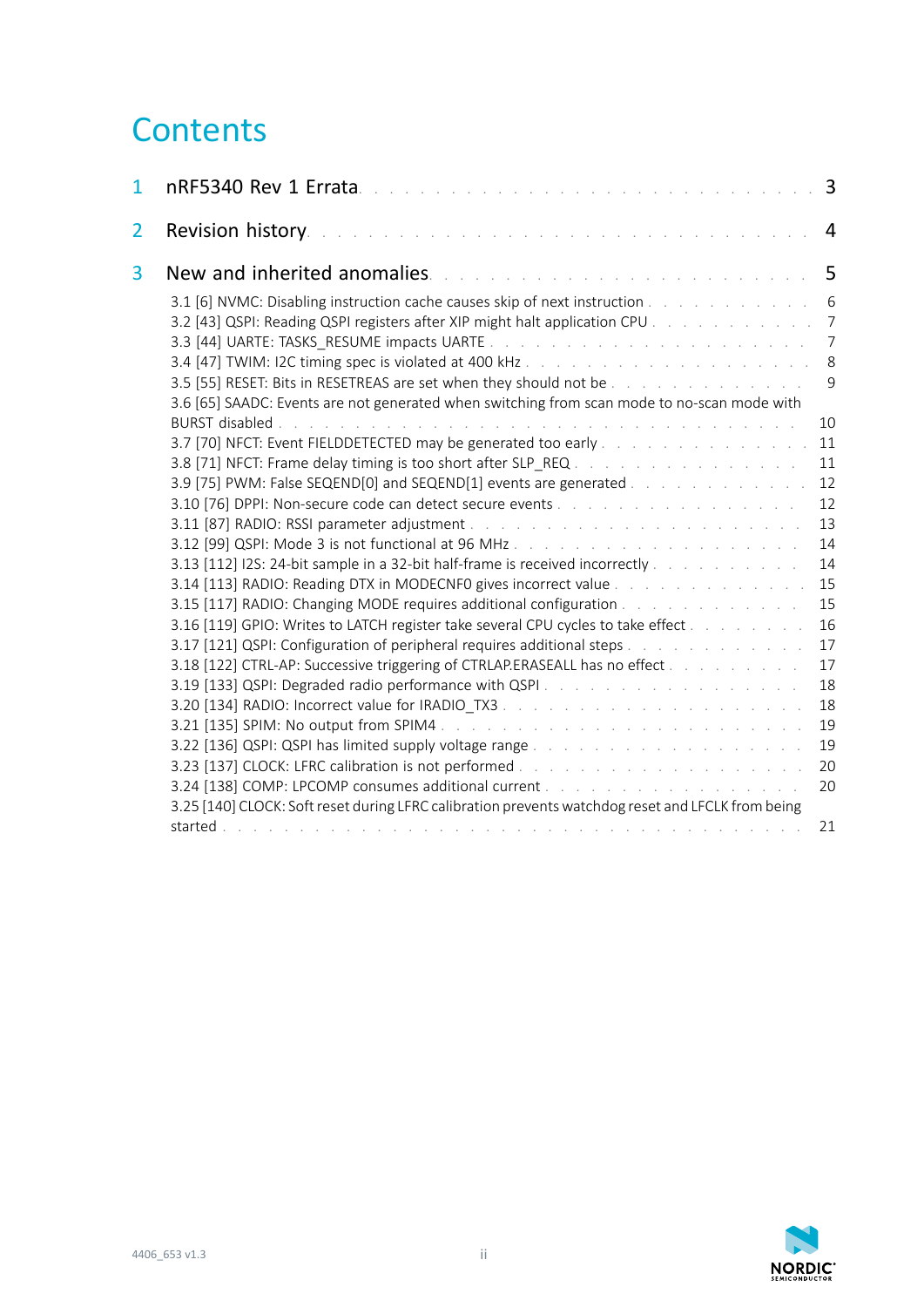# <span id="page-2-0"></span>1 nRF5340 Rev 1 Errata

This Errata document contains anomalies and configurations for the nRF5340 chip, revision Rev 1 (QKAA-D00, CLAA-D00).

The document indicates which anomalies are fixed, inherited, or new compared to revision [Engineering D](https://infocenter.nordicsemi.com/topic/errata_nRF5340_EngD/ERR/nRF5340/EngineeringD/latest/err_340.html).

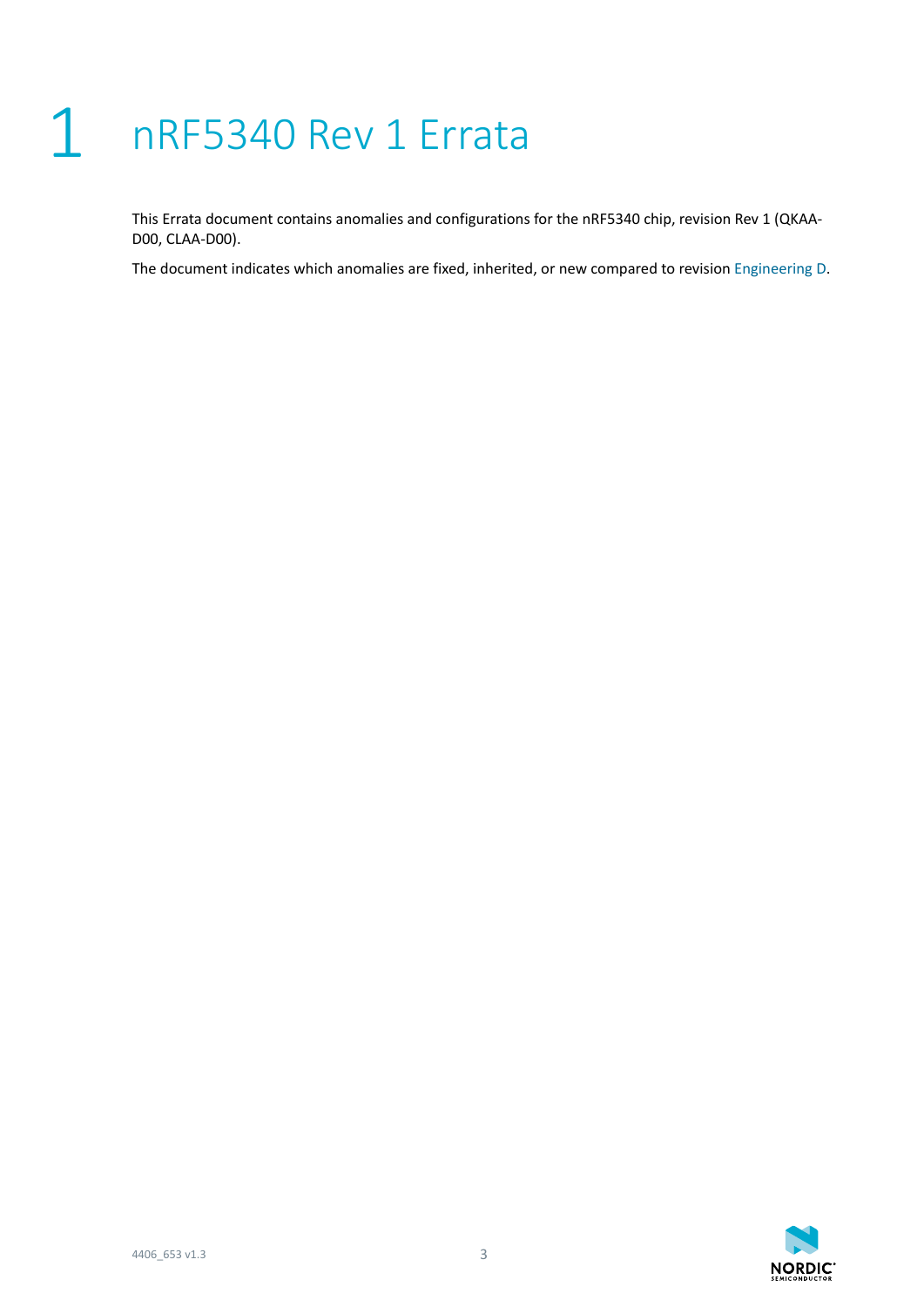# <span id="page-3-0"></span>2 Revision history

See the following list for an overview of changes from previous versions of this document.

| <b>Version</b>        | <b>Date</b> | <b>Change</b>                                                                                                                                                                                                                                                                                                                                                                                                                                                                                                                                                                                                                                                                                                                                                                                                                                                                                                                                                                                                                                                                                                                                                                                                                                                                                                                                                                                                                                                                                                                                          |
|-----------------------|-------------|--------------------------------------------------------------------------------------------------------------------------------------------------------------------------------------------------------------------------------------------------------------------------------------------------------------------------------------------------------------------------------------------------------------------------------------------------------------------------------------------------------------------------------------------------------------------------------------------------------------------------------------------------------------------------------------------------------------------------------------------------------------------------------------------------------------------------------------------------------------------------------------------------------------------------------------------------------------------------------------------------------------------------------------------------------------------------------------------------------------------------------------------------------------------------------------------------------------------------------------------------------------------------------------------------------------------------------------------------------------------------------------------------------------------------------------------------------------------------------------------------------------------------------------------------------|
| nRF5340 Rev 1<br>v1.3 | 10.02.2022  | Added: No. 140. "Soft reset during LFRC calibration prevents<br>$\bullet$<br>watchdog reset and LFCLK from being started"                                                                                                                                                                                                                                                                                                                                                                                                                                                                                                                                                                                                                                                                                                                                                                                                                                                                                                                                                                                                                                                                                                                                                                                                                                                                                                                                                                                                                              |
| nRF5340 Rev 1<br>v1.2 | 03.12.2021  | Added: No. 133. "Degraded radio performance with QSPI"<br>$\bullet$<br>Added: No. 135. "No output from SPIM4"<br>$\bullet$<br>Added: No. 136. "QSPI has limited supply voltage range"<br>$\bullet$<br>Added: No. 137. "LFRC calibration is not performed"<br>$\bullet$                                                                                                                                                                                                                                                                                                                                                                                                                                                                                                                                                                                                                                                                                                                                                                                                                                                                                                                                                                                                                                                                                                                                                                                                                                                                                 |
| nRF5340 Rev 1<br>v1.1 | 22.10.2021  | Added: No. 134. "Incorrect value for IRADIO_TX3"<br>$\bullet$<br>Added: No. 138. "LPCOMP consumes additional current"<br>$\bullet$                                                                                                                                                                                                                                                                                                                                                                                                                                                                                                                                                                                                                                                                                                                                                                                                                                                                                                                                                                                                                                                                                                                                                                                                                                                                                                                                                                                                                     |
| nRF5340 Rev1<br>v1.0  | 03.12.2020  | Added: No. 6. "Disabling instruction cache causes skip of next<br>$\bullet$<br>instruction"<br>Added: No. 43. "Reading QSPI registers after XIP might halt<br>$\bullet$<br>application CPU"<br>Added: No. 44. "TASKS_RESUME impacts UARTE"<br>$\bullet$<br>Added: No. 47. "I2C timing spec is violated at 400 kHz"<br>$\bullet$<br>Added: No. 55. "Bits in RESETREAS are set when they should not be"<br>$\bullet$<br>Added: No. 65. "Events are not generated when switching from scan<br>$\bullet$<br>mode to no-scan mode with BURST disabled"<br>Added: No. 70. "Event FIELDDETECTED may be generated too early"<br>$\bullet$<br>Added: No. 71. "Frame delay timing is too short after SLP_REQ"<br>$\bullet$<br>Added: No. 75. "False SEQEND[0] and SEQEND[1] events are<br>$\bullet$<br>generated"<br>Added: No. 76. "Non-secure code can detect secure events"<br>$\bullet$<br>Added: No. 87. "RSSI parameter adjustment"<br>$\bullet$<br>Added: No. 99. "Mode 3 is not functional at 96 MHz"<br>$\bullet$<br>Added: No. 112. "24-bit sample in a 32-bit half-frame is received<br>$\bullet$<br>incorrectly"<br>Added: No. 113. "Reading DTX in MODECNF0 gives incorrect value"<br>Added: No. 117. "Changing MODE requires additional configuration"<br>Added: No. 119. "Writes to LATCH register take several CPU cycles to<br>$\bullet$<br>take effect"<br>Added: No. 121. "Configuration of peripheral requires additional<br>$\bullet$<br>steps"<br>Added: No. 122. "Successive triggering of CTRLAP.ERASEALL has no<br>$\bullet$<br>effect" |

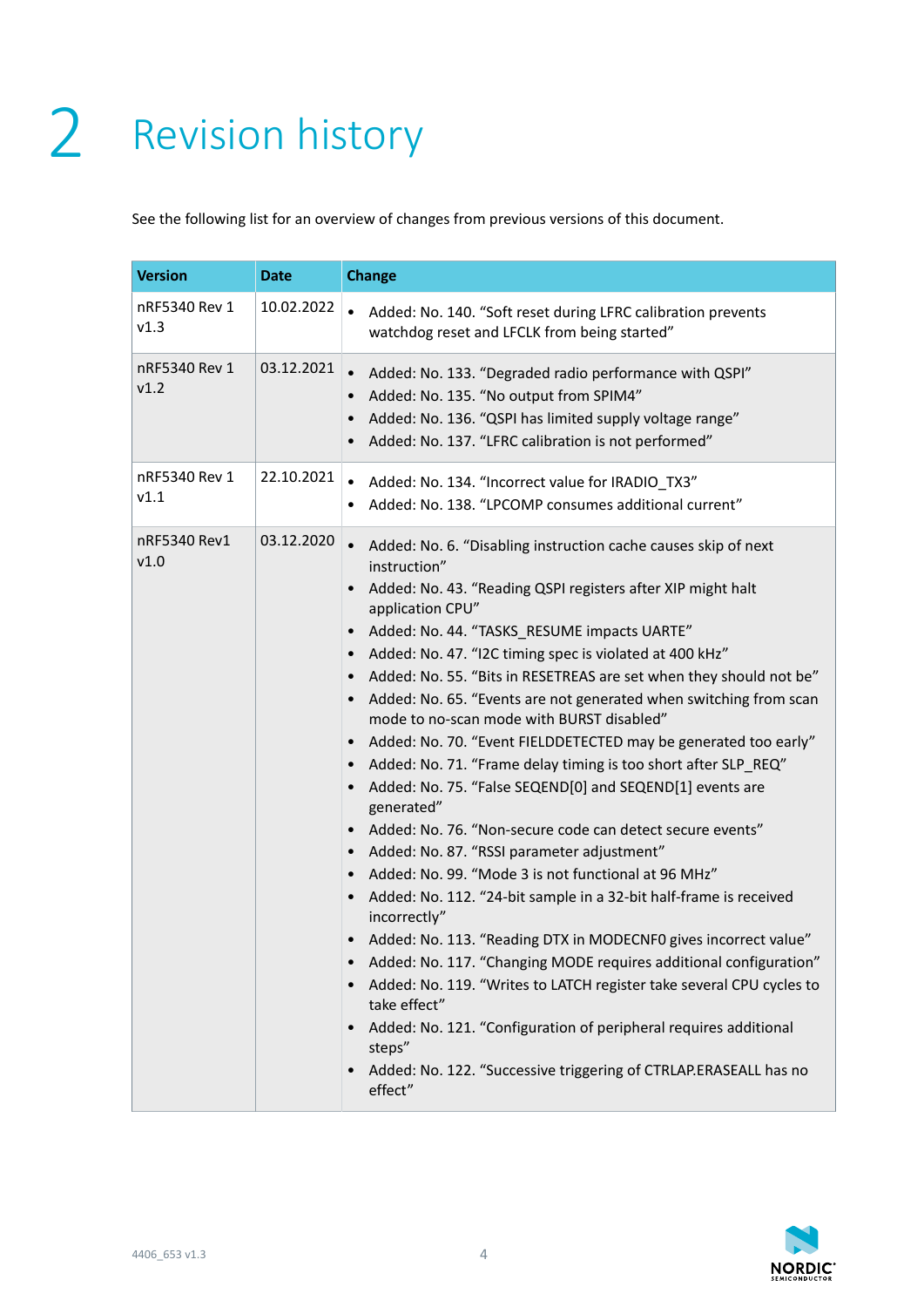# <span id="page-4-0"></span>3 New and inherited anomalies

The following anomalies are present in revision Rev 1 of the nRF5340 chip.

| ID  | <b>Domain</b>                 | <b>Module</b>  | <b>Description</b>                                                                            | New in<br>Rev 1 | <b>Inherited</b><br>from<br>Engineering<br>D |
|-----|-------------------------------|----------------|-----------------------------------------------------------------------------------------------|-----------------|----------------------------------------------|
| 6   | Network                       | <b>NVMC</b>    | Disabling instruction cache causes skip of next<br>instruction                                |                 | X                                            |
| 43  | Application QSPI              |                | Reading QSPI registers after XIP might halt<br>application CPU                                |                 | X                                            |
| 44  | Application, UARTE<br>Network |                | <b>TASKS_RESUME impacts UARTE</b>                                                             |                 | X                                            |
| 47  | Application, TWIM<br>Network  |                | I2C timing spec is violated at 400 kHz                                                        |                 | X                                            |
| 55  | Application, RESET<br>Network |                | Bits in RESETREAS are set when they should not be                                             |                 | X                                            |
| 65  | Application SAADC             |                | Events are not generated when switching from<br>scan mode to no-scan mode with BURST disabled |                 | X                                            |
| 70  | Application NFCT              |                | Event FIELDDETECTED may be generated too early                                                |                 | X                                            |
| 71  | Application                   | <b>NFCT</b>    | Frame delay timing is too short after SLP REQ                                                 |                 | X                                            |
| 75  | Application PWM               |                | False SEQEND[0] and SEQEND[1] events are<br>generated                                         |                 | X                                            |
| 76  | Application DPPI              |                | Non-secure code can detect secure events                                                      |                 | X                                            |
| 87  | Network                       | <b>RADIO</b>   | RSSI parameter adjustment                                                                     |                 | X                                            |
| 99  | Application                   | <b>QSPI</b>    | Mode 3 is not functional at 96 MHz                                                            |                 | X                                            |
| 112 | Application   I2S             |                | 24-bit sample in a 32-bit half-frame is received<br>incorrectly                               |                 | X                                            |
| 113 | Network                       | <b>RADIO</b>   | Reading DTX in MODECNF0 gives incorrect value                                                 |                 | X                                            |
| 117 | Network                       | <b>RADIO</b>   | Changing MODE requires additional configuration                                               |                 | Χ                                            |
| 119 | Network                       | <b>GPIO</b>    | Writes to LATCH register take several CPU cycles to<br>take effect                            |                 | Χ                                            |
| 121 | Application                   | <b>QSPI</b>    | Configuration of peripheral requires additional<br>steps                                      |                 | X                                            |
| 122 | Network                       | <b>CTRL-AP</b> | Successive triggering of CTRLAP.ERASEALL has no<br>effect                                     |                 | X                                            |
| 133 | Application                   | <b>QSPI</b>    | Degraded radio performance with QSPI                                                          | X               |                                              |
| 134 | Network                       | <b>RADIO</b>   | Incorrect value for IRADIO_TX3                                                                | X               |                                              |

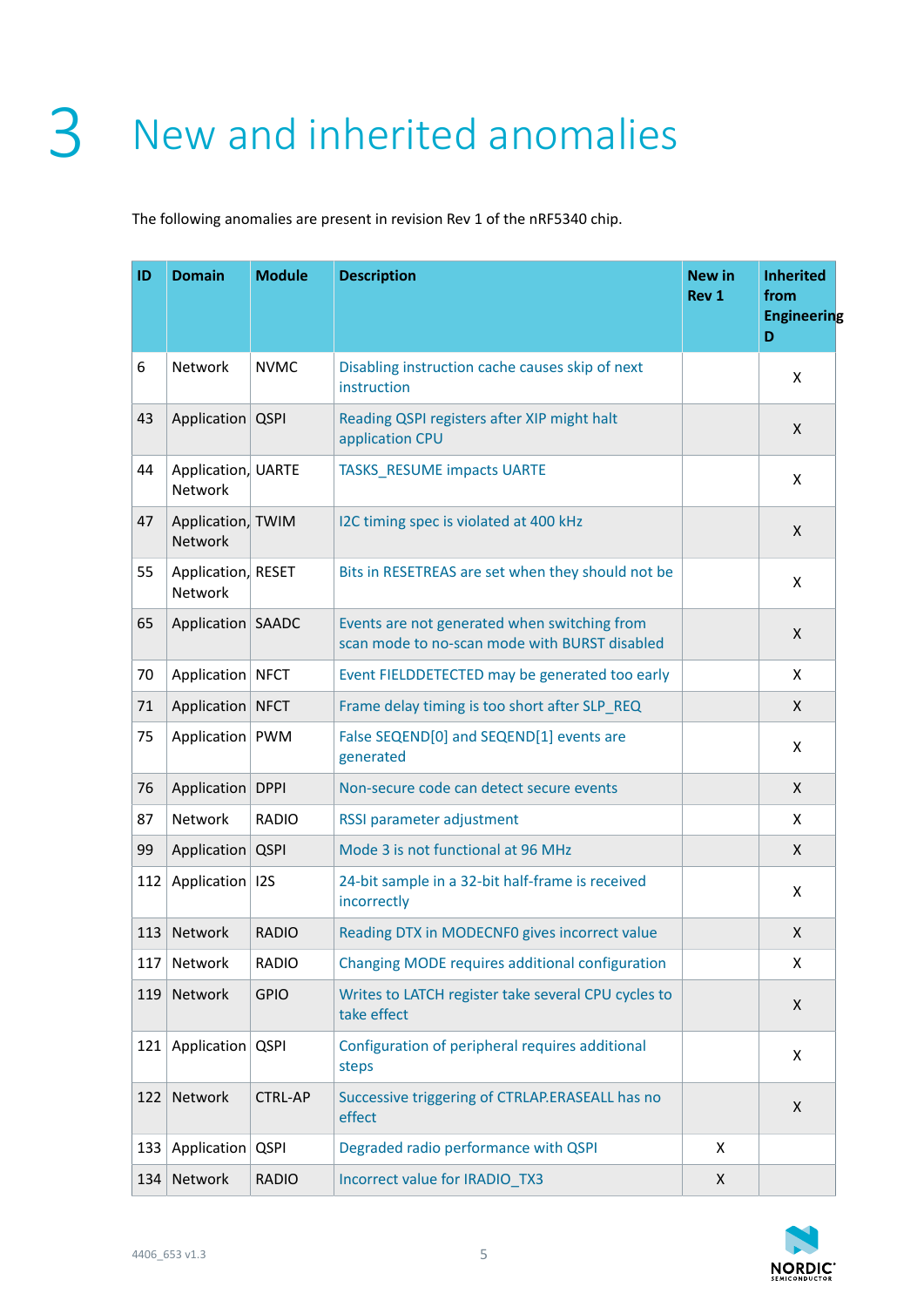| ID  | <b>Domain</b>                        | <b>Module</b> | <b>Description</b>                                                                         | <b>New in</b><br>Rev 1 | <b>Inherited</b><br>from<br>Engineering<br>D |
|-----|--------------------------------------|---------------|--------------------------------------------------------------------------------------------|------------------------|----------------------------------------------|
| 135 | Application, SPIM<br><b>Network</b>  |               | No output from SPIM4                                                                       | X                      |                                              |
| 136 | Application                          | <b>QSPI</b>   | QSPI has limited supply voltage range                                                      | X                      |                                              |
| 137 | Application, CLOCK<br><b>Network</b> |               | LFRC calibration is not performed                                                          | x                      |                                              |
| 138 | Application                          | <b>COMP</b>   | LPCOMP consumes additional current                                                         | X                      |                                              |
| 140 | Application                          | <b>CLOCK</b>  | Soft reset during LFRC calibration prevents<br>watchdog reset and LFCLK from being started |                        | x                                            |

*Table 1: New and inherited anomalies*

# <span id="page-5-0"></span>3.1 [6] NVMC: Disabling instruction cache causes skip of next instruction

This anomaly applies to IC Rev. Rev 1, build codes QKAA-D00.

It was inherited from the previous IC revision [Engineering D.](https://infocenter.nordicsemi.com/topic/errata_nRF5340_EngD/ERR/nRF5340/EngineeringD/latest/err_340.html)

### **Domains**

Network

# **Symptoms**

The CPU skips the first instruction after instruction cache is disabled.

# **Conditions**

The code executes instructions to disable the instruction cache.

# **Consequences**

The program does not execute as expected.

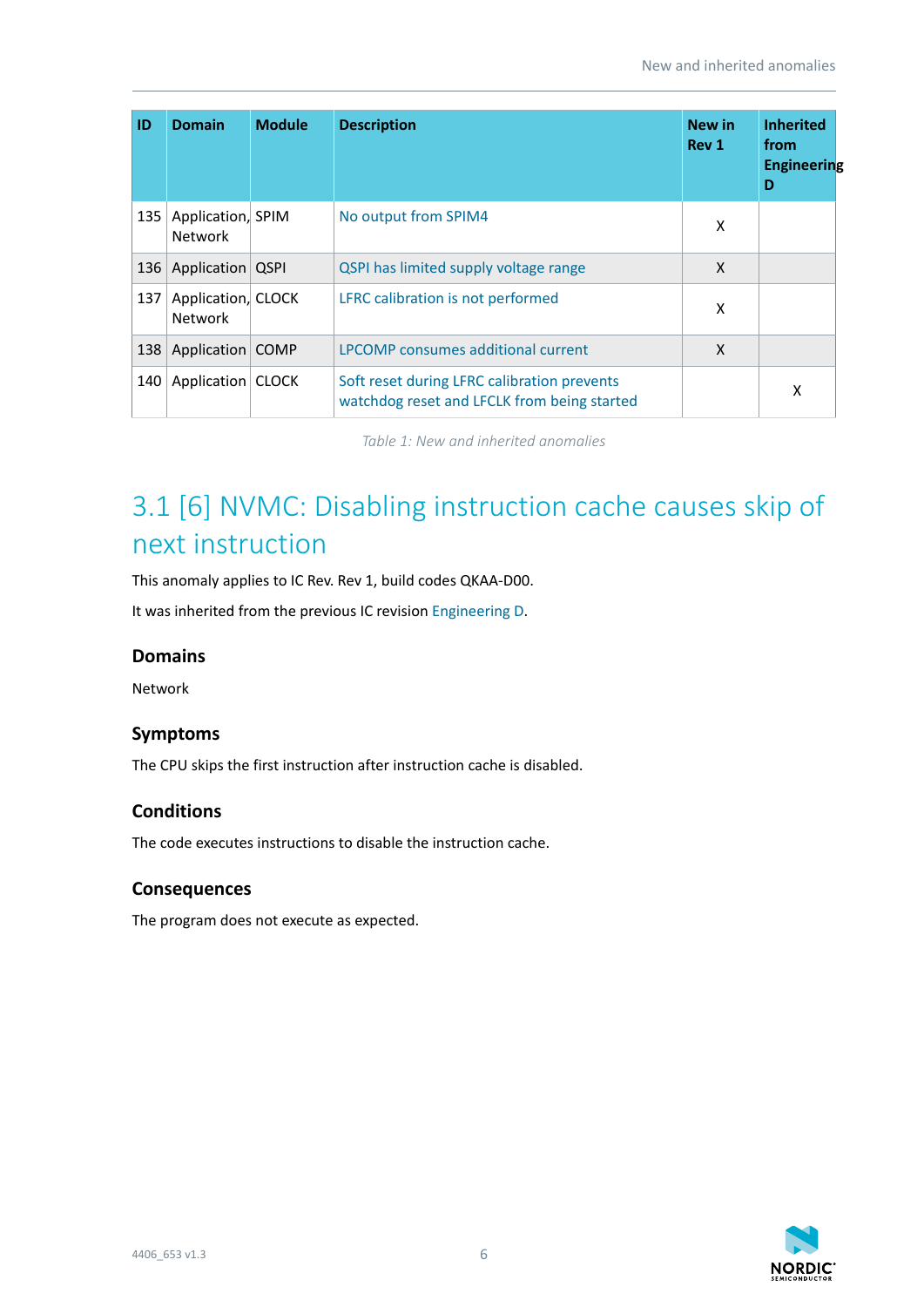# **Workaround**

Use the following function to disable instruction cache:

```
attribute ((aligned(ICACHE_LINE_SIZE)))
void icache_disable(void) {
    int key = DisableInterrupts();
     __ISB();
   NRF_NVMC->ICACHECNF = 0; __ISB();
    EnableInterrupts(key);
}
```
# <span id="page-6-0"></span>3.2 [43] QSPI: Reading QSPI registers after XIP might halt application CPU

This anomaly applies to IC Rev. Rev 1, build codes QKAA-D00.

It was inherited from the previous IC revision [Engineering D.](https://infocenter.nordicsemi.com/topic/errata_nRF5340_EngD/ERR/nRF5340/EngineeringD/latest/err_340.html)

#### **Domains**

Application

#### **Symptoms**

Application CPU halts.

#### **Conditions**

Init and start QSPI, use XIP, then write to or read any QSPI register starting from offset 0x600 and above.

#### **Consequences**

Application CPU halts.

#### **Workaround**

Trigger QSPI TASKS\_ACTIVATE after XIP is used before accessing any QSPI register with an offset above 0x600.

# <span id="page-6-1"></span>3.3 [44] UARTE: TASKS\_RESUME impacts UARTE

This anomaly applies to IC Rev. Rev 1, build codes QKAA-D00.

It was inherited from the previous IC revision [Engineering D.](https://infocenter.nordicsemi.com/topic/errata_nRF5340_EngD/ERR/nRF5340/EngineeringD/latest/err_340.html)

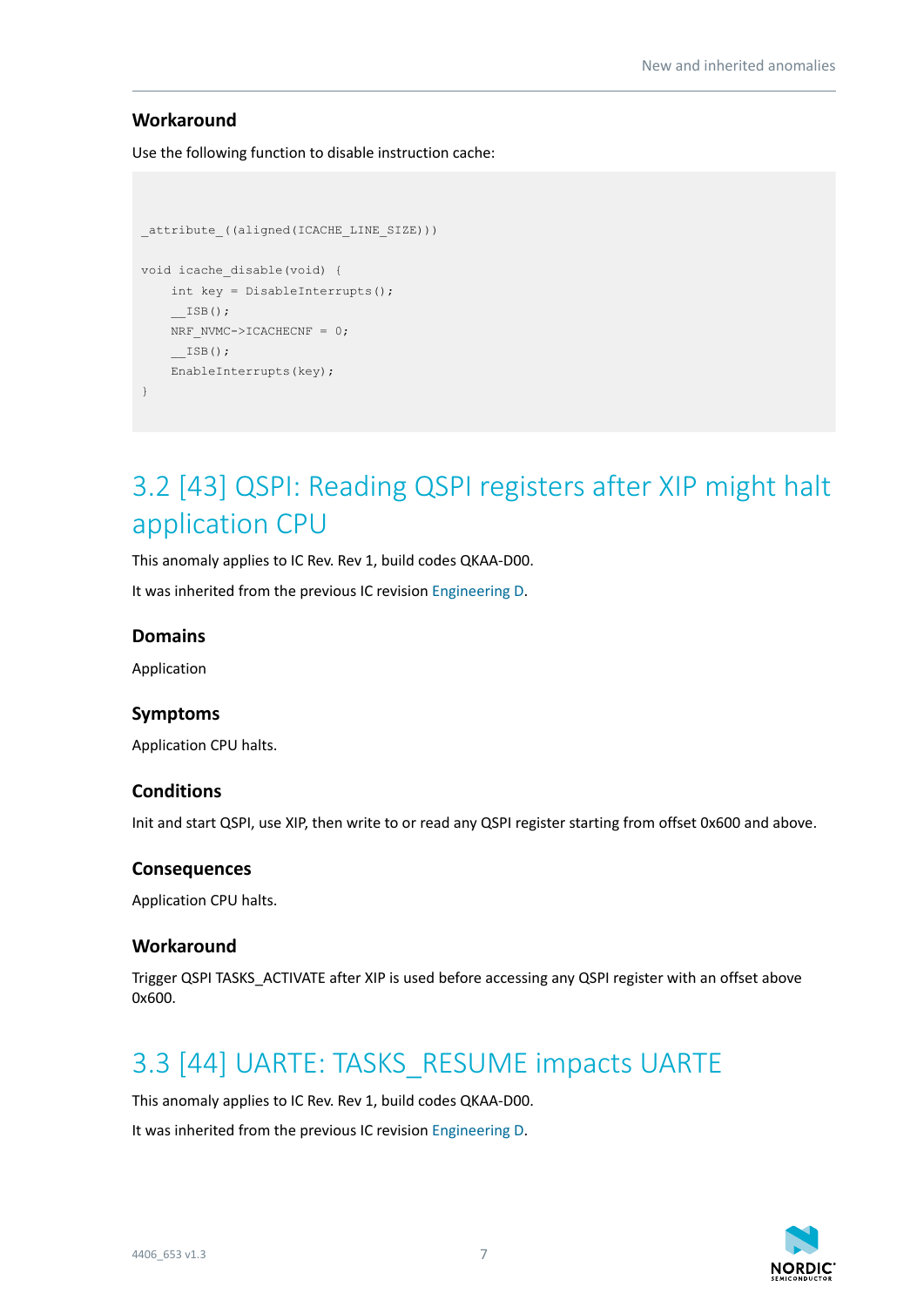# **Domains**

Application, Network

### **Symptoms**

Issuing TASKS\_RESUME results in bits being set in the UARTE ERRORSRC register after it is enabled, even when not started.

# **Conditions**

The internal state of a disabled UARTE changes when any of the tasks TASKS\_RESUME, TASKS\_STARTRX, or TASKS\_STARTTX is triggered. These tasks are shared by UARTE, TWIM, TWIS, and SPIM.

# **Consequences**

UARTE starts transmitting immediately after being enabled.

### **Workaround**

Depending on which UARTE instance is affected, apply the following steps before enabling UARTE.

- If TXENABLE reads '1', trigger TASKS\_STOPTX.
- If RXENABLE reads '1':
	- Enable UARTE.
	- Trigger TASKS STOPRX.
	- Wait until RXENABLE reads '0'.
	- Clear ERRORSRC register.

The exact address depends on the UARTE instance. See the following table.

| <b>UARTE Instance</b> | <b>RXENABLE</b> | <b>TXENABLE</b> |
|-----------------------|-----------------|-----------------|
| UARTEO:NS             | 0x40008564      | 0x40008568      |
| UARTEO:S              | 0x50008564      | 0x50008568      |
| UARTE1:NS             | 0x40009564      | 0x40009568      |
| UARTE1:S              | 0x50009564      | 0x50009568      |
| UARTE2:NS             | 0x4000B564      | 0x4000B568      |
| UARTE2:S              | 0x5000B564      | 0x5000B568      |
| UARTE3:NS             | 0x4000C564      | 0x4000C568      |
| UARTE3:S              | 0x5000C564      | 0x5000C568      |

*Table 2: Register addresses*

# <span id="page-7-0"></span>3.4 [47] TWIM: I2C timing spec is violated at 400 kHz

This anomaly applies to IC Rev. Rev 1, build codes QKAA-D00.

It was inherited from the previous IC revision [Engineering D.](https://infocenter.nordicsemi.com/topic/errata_nRF5340_EngD/ERR/nRF5340/EngineeringD/latest/err_340.html)

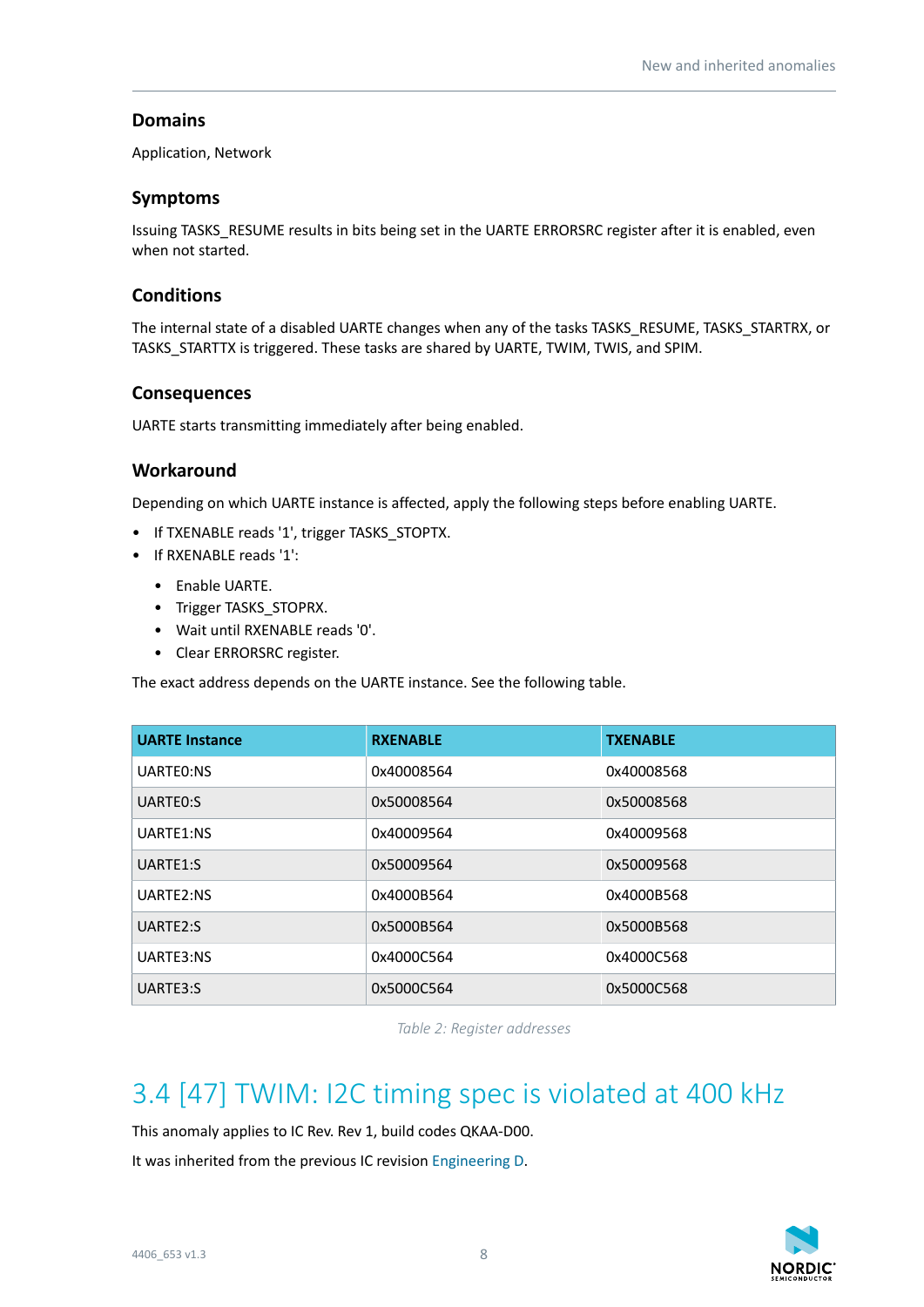# **Domains**

Application, Network

### **Symptoms**

The low period of the SCL clock is too short to meet the I2C specification at 400 kHz. The actual low period of the SCL clock is 1.25 µs while the I2C specification requires the SCL clock to have a minimum low period of 1.3 µs.

# **Conditions**

Using TWIM at 400 kHz.

### **Consequences**

TWI communication might not work at 400 kHz with I2C compatible devices.

### **Workaround**

If communication does not work at 400 kHz with an I2C compatible device that requires the SCL clock to have a minimum low period of 1.3 µs, use 390 kHz instead of 400 kHz by writing 0x06200000 to the FREQUENCY register. With this setting, the SCL low period is greater than 1.3 µs.

# <span id="page-8-0"></span>3.5 [55] RESET: Bits in RESETREAS are set when they should not be

This anomaly applies to IC Rev. Rev 1, build codes QKAA-D00.

It was inherited from the previous IC revision [Engineering D.](https://infocenter.nordicsemi.com/topic/errata_nRF5340_EngD/ERR/nRF5340/EngineeringD/latest/err_340.html)

# **Domains**

Application, Network

# **Symptoms**

After pin reset, RESETREAS bits other than RESETPIN might also be set.

# **Conditions**

A pin reset has triggered.

#### **Consequences**

If the firmware evaluates RESETREAS, it might take the wrong action.

#### **Workaround**

When RESETREAS shows a pin reset (RESETPIN), ignore other reset reason bits.

**Note:** RESETREAS bits must be cleared between resets.

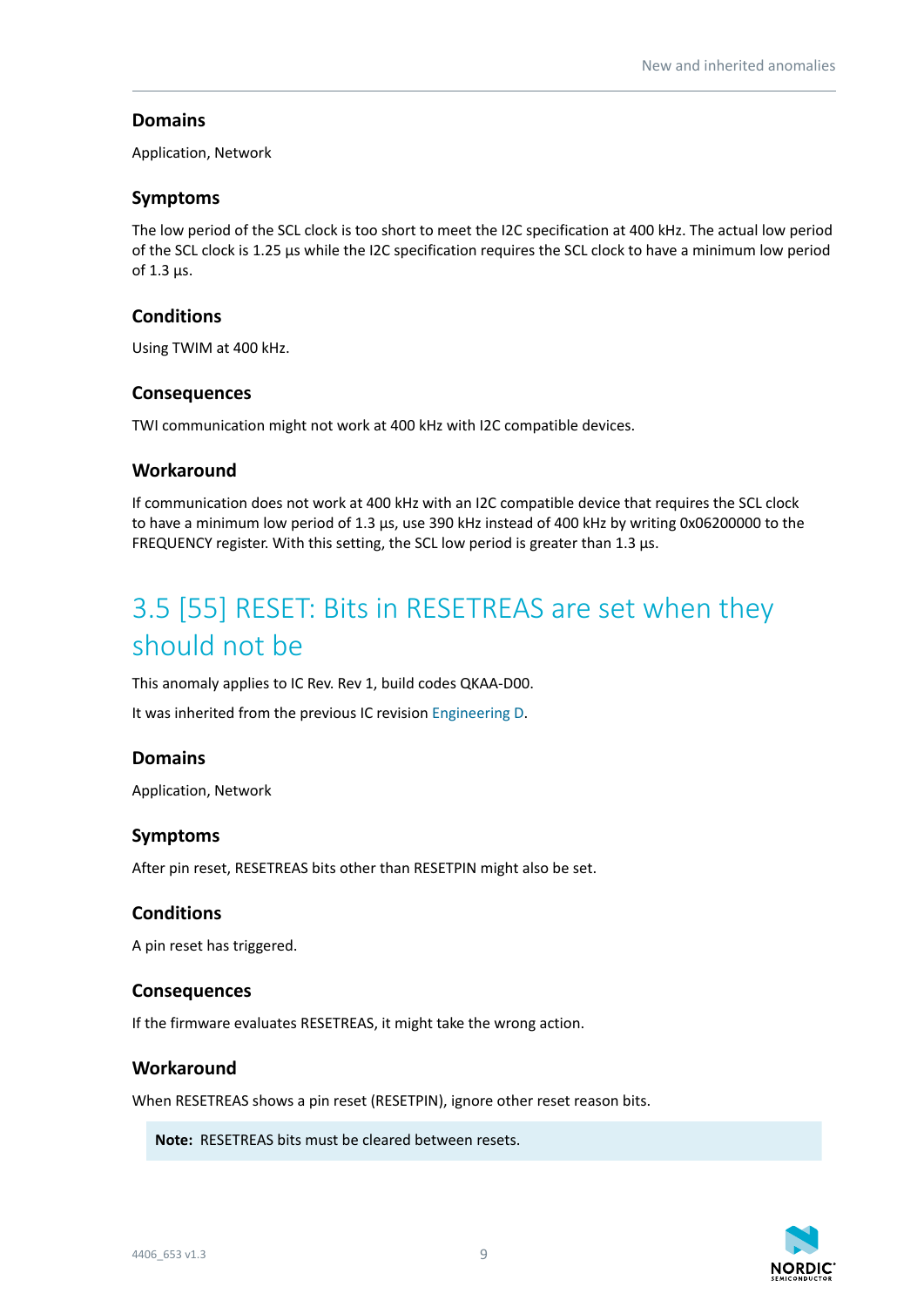Apply the following code after any reset:

```
For Application:
if (NRF_RESET_S->RESETREAS & RESET_RESETREAS_RESETPIN_Msk)
{
    NRF_RESET_S->RESETREAS = ~RESET_RESETREAS_RESETPIN_Msk;
}
For Network:
if (NRF_RESET->RESETREAS & RESET_RESETREAS_RESETPIN_Msk)
{
    NRF_RESET->RESETREAS = ~RESET_RESETREAS_RESETPIN_Msk;
}
```
This workaround is implemented in MDK version 8.29.0 and later.

# <span id="page-9-0"></span>3.6 [65] SAADC: Events are not generated when switching from scan mode to no-scan mode with BURST disabled

This anomaly applies to IC Rev. Rev 1, build codes QKAA-D00.

It was inherited from the previous IC revision [Engineering D.](https://infocenter.nordicsemi.com/topic/errata_nRF5340_EngD/ERR/nRF5340/EngineeringD/latest/err_340.html)

#### **Domains**

Application

#### **Symptoms**

SAADC stops working.

#### **Conditions**

Switching from single channel to multiple channels when BURST is disabled and acquisition time less than 10 us.

#### **Consequences**

SAADC internally locks up and does not generate the expected events.

#### **Workaround**

Execute the following code before changing the channel configuration.

• Secure mode:

NRF\_SAADC\_S->TASKS\_STOP = 1;

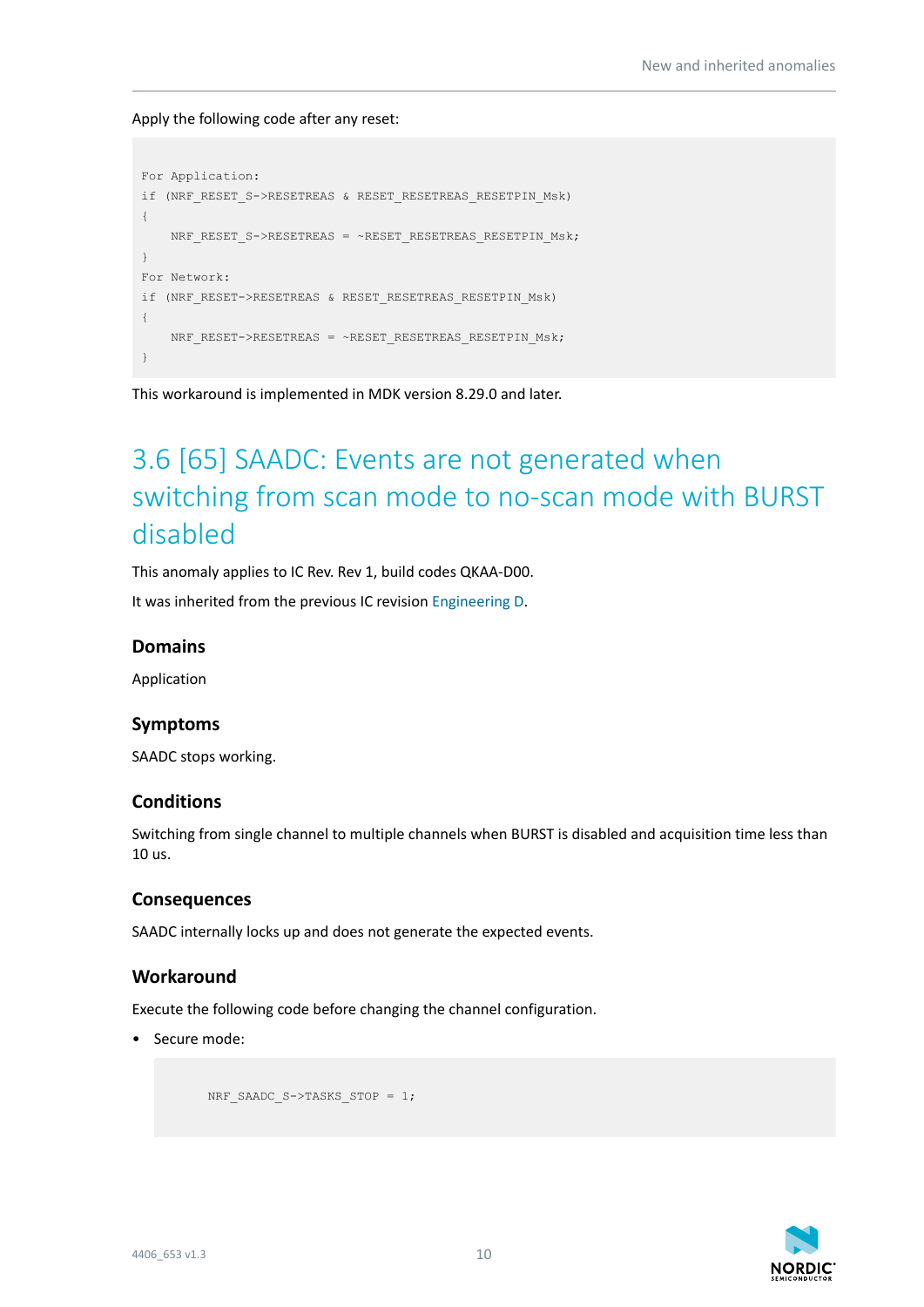#### • Non-secure mode:

```
 NRF_SAADC_NS->TASKS_STOP = 1;
```
# <span id="page-10-0"></span>3.7 [70] NFCT: Event FIELDDETECTED may be generated too early

This anomaly applies to IC Rev. Rev 1, build codes QKAA-D00.

It was inherited from the previous IC revision [Engineering D.](https://infocenter.nordicsemi.com/topic/errata_nRF5340_EngD/ERR/nRF5340/EngineeringD/latest/err_340.html)

# **Domains**

Application

# **Symptoms**

Reset of the operating state after FIELDLOST event. In some cases, communication with the peer device is not possible.

### **Conditions**

Especially with stronger field strengths.

#### **Consequences**

Restart of transfer is required.

#### **Workaround**

On FIELDDETECTED event, wait 1 ms using timer before starting NFC communication with NRF\_NFCT->TASKS\_ACTIVATE.

This workaround is included in nrfx v2.0.0 and later.

# <span id="page-10-1"></span>3.8 [71] NFCT: Frame delay timing is too short after SLP REQ

This anomaly applies to IC Rev. Rev 1, build codes QKAA-D00. It was inherited from the previous IC revision [Engineering D.](https://infocenter.nordicsemi.com/topic/errata_nRF5340_EngD/ERR/nRF5340/EngineeringD/latest/err_340.html)

#### **Domains**

Application

#### **Symptoms**

Reader may not accept the response from the tag.

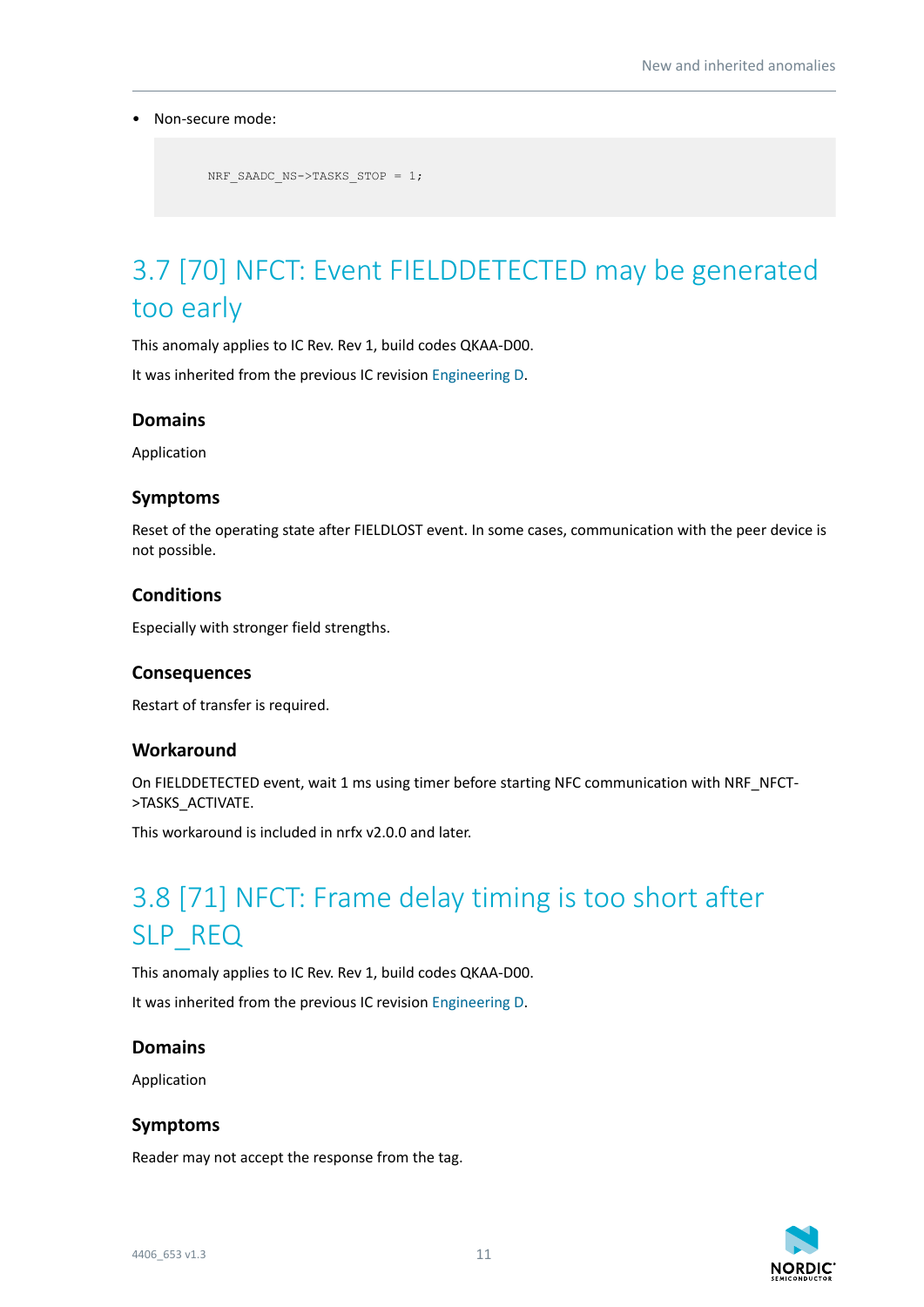# **Conditions**

The time between SLP\_REQ and ALL\_REQ sent by the Reader is shorter than the time configured in FRAMEDELAYMAX.

# **Consequences**

The protocol timing is violated, and a Reader may not accept the response from the tag.

### **Workaround**

Ensure that FRAMEDELAYMAX is set to the default value when the NFCT is in states IDLE or SLEEP\_A. The workaround is included in nrfx v2.0.0 and later.

# <span id="page-11-0"></span>3.9 [75] PWM: False SEQEND[0] and SEQEND[1] events are generated

This anomaly applies to IC Rev. Rev 1, build codes QKAA-D00.

It was inherited from the previous IC revision [Engineering D.](https://infocenter.nordicsemi.com/topic/errata_nRF5340_EngD/ERR/nRF5340/EngineeringD/latest/err_340.html)

### **Domains**

Application

# **Symptoms**

False SEQEND[0] and SEQEND[1] events are generated.

# **Conditions**

Any of the LOOPSDONE\_SEQSTARTn shortcuts are enabled. LOOP register is nonzero and SEQ[1].CNT is set to 1.

#### **Consequences**

SEQEND[0] and SEQEND[1] events might falsely trigger other tasks if they are routed through the PPI.

#### **Workaround**

Avoid using the LOOPSDONE\_SEQSTARTn shortcuts when the LOOP register is nonzero and SEQ[1].CNT is set to 1.

# <span id="page-11-1"></span>3.10 [76] DPPI: Non-secure code can detect secure events

This anomaly applies to IC Rev. Rev 1, build codes QKAA-D00. It was inherited from the previous IC revision [Engineering D.](https://infocenter.nordicsemi.com/topic/errata_nRF5340_EngD/ERR/nRF5340/EngineeringD/latest/err_340.html)

# **Domains**

Application

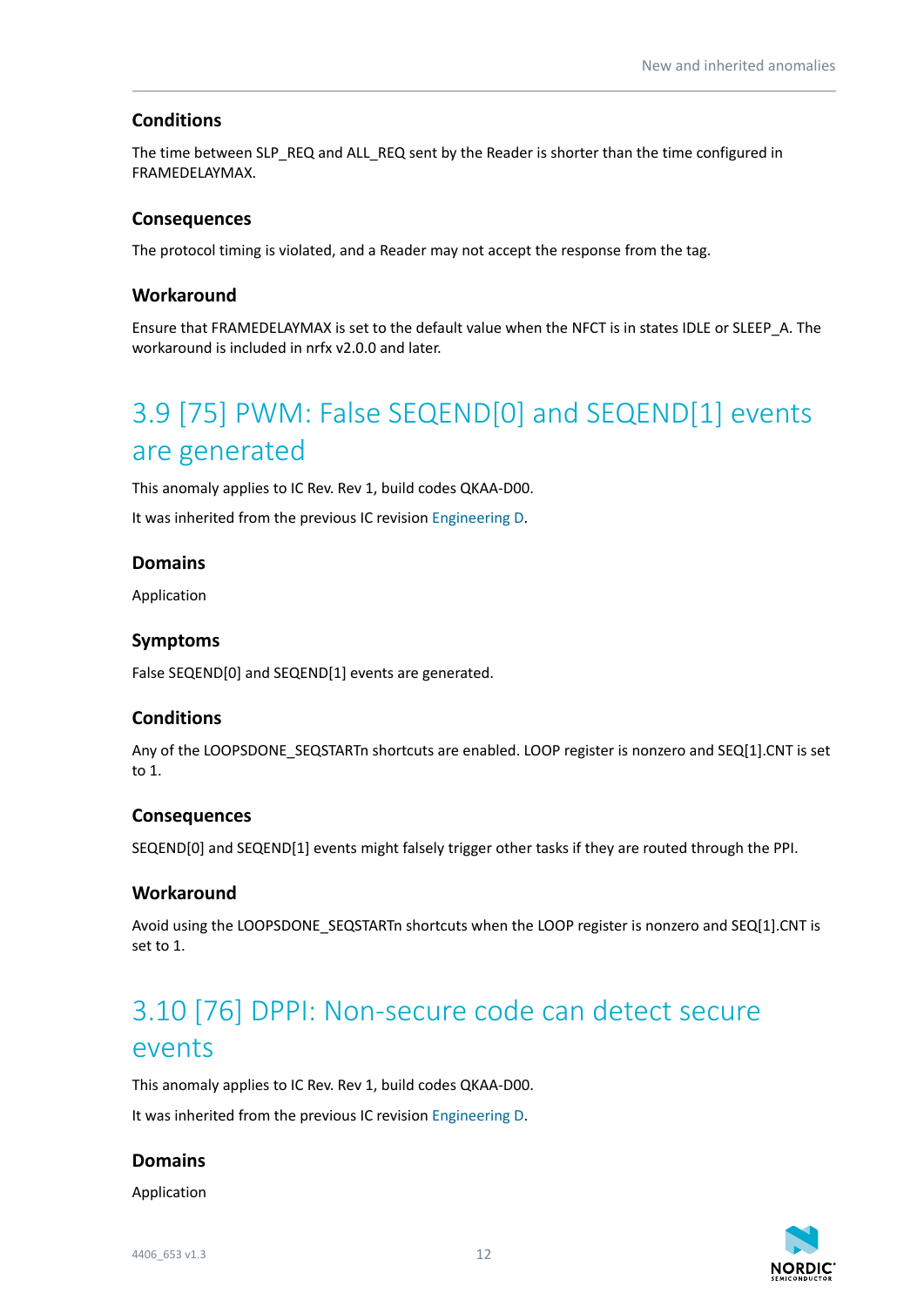# **Symptoms**

Non-secure code is able to detect that a secure event has been published to a secure DPPI channel.

# **Conditions**

In a non-secure DPPI channel group, SUBSCRIBE\_CHG[n].EN or SUBSCRIBE\_CHG[n].DIS is set up to be connected to a secure DPPI channel.

# **Consequences**

Non-secure code can detect that a secure event has been published to a secure DPPI channel. The nonsecure code cannot detect which event has been published.

# **Workaround**

Perform one of the following:

- Avoid using DPPI in secure mode.
- Configure all channel groups (CHG[n]) to include at least one DPPI channel that is configured as secure. This makes the channel groups secure and blocks them from being used on the non-secure side.

**Note:** The non-secure domain can still use the DPPI tasks and events system, but it does not have any available channel groups.

# <span id="page-12-0"></span>3.11 [87] RADIO: RSSI parameter adjustment

This anomaly applies to IC Rev. Rev 1, build codes QKAA-D00.

It was inherited from the previous IC revision [Engineering D.](https://infocenter.nordicsemi.com/topic/errata_nRF5340_EngD/ERR/nRF5340/EngineeringD/latest/err_340.html)

# **Domains**

Network

# **Symptoms**

RSSI varies with temperature and input power level.

# **Conditions**

Always.

# **Consequences**

RSSI parameter is not within specified accuracy.

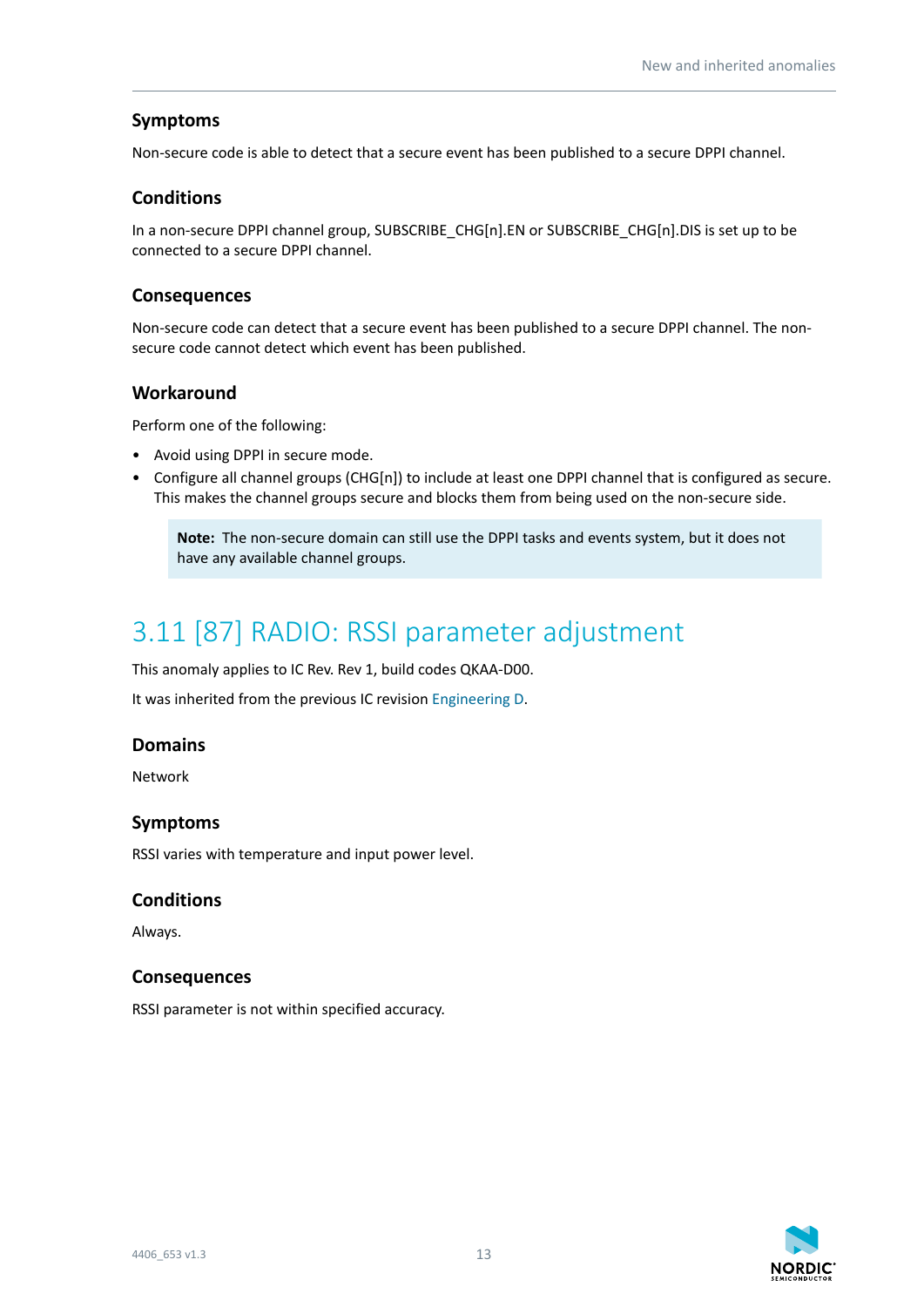### **Workaround**

Add the following compensation to the RSSI sample value based on temperature measurement and RSSISAMPLE. The on-chip TEMP peripheral can be used to measure temperature.

```
compensated rssi = (uint8 t)round((float)((float)(1.56f * rssi_sample) + (float)(4.9e-5 * pow(rssi_sample, 3)) -
    (float)(9.9e-3 * pow(rssi sample, 2)) - (0.05f * ((float)(temp)*0.25f)) - 7.2f));
```
#### where

#### **temp**

Temperature sample value as reported by register NRF\_TEMP.TEMP in increments of 0.25.

#### **drssi\_sample**

Sample value as reported by register NRF\_RADIO.RSSISAMPLE.

# <span id="page-13-0"></span>3.12 [99] QSPI: Mode 3 is not functional at 96 MHz

This anomaly applies to IC Rev. Rev 1, build codes QKAA-D00.

It was inherited from the previous IC revision [Engineering D.](https://infocenter.nordicsemi.com/topic/errata_nRF5340_EngD/ERR/nRF5340/EngineeringD/latest/err_340.html)

#### **Domains**

Application

#### **Symptoms**

Mode 3 is not functional at 96 MHz.

#### **Conditions**

Always.

#### **Consequences**

Mode 3 can be used only from 6 to 48 MHz.

#### **Workaround**

Use speed between 6 and 48 MHz or use Mode 0 to have full speed range.

# <span id="page-13-1"></span>3.13 [112] I2S: 24-bit sample in a 32-bit half-frame is received incorrectly

This anomaly applies to IC Rev. Rev 1, build codes QKAA-D00.

It was inherited from the previous IC revision [Engineering D.](https://infocenter.nordicsemi.com/topic/errata_nRF5340_EngD/ERR/nRF5340/EngineeringD/latest/err_340.html)

#### **Domains**

Application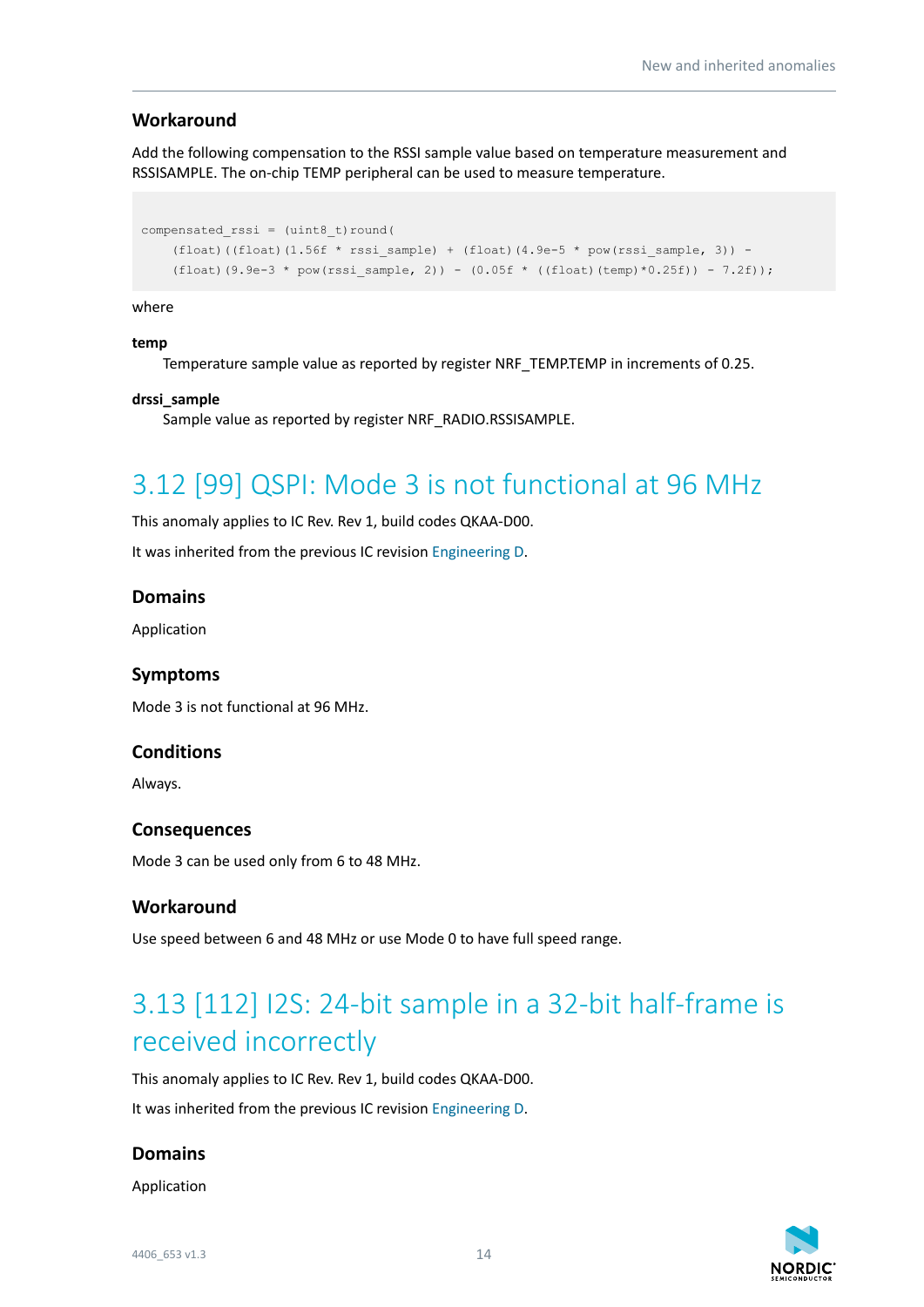# **Symptoms**

24-bit sample in a 32-bit half-frame is received incorrectly.

# **Conditions**

CONFIG.SWIDTH is configured to 24BitIn32.

# **Consequences**

24-bit sample in 32-bit word has incorrect data from bits 25-31.

# **Workaround**

Leave the first 24 bits in 32-bit word as is. Replace the 8 MSB bits of the 32-bit word by sign-extending the 24th bit.

# <span id="page-14-0"></span>3.14 [113] RADIO: Reading DTX in MODECNF0 gives incorrect value

This anomaly applies to IC Rev. Rev 1, build codes QKAA-D00.

It was inherited from the previous IC revision [Engineering D.](https://infocenter.nordicsemi.com/topic/errata_nRF5340_EngD/ERR/nRF5340/EngineeringD/latest/err_340.html)

# **Domains**

Network

# **Symptoms**

Reading DTX in MODECNF0 gives incorrect value.

#### **Conditions**

Always.

#### **Consequences**

Reading the MODECNF0.DTX field returns an incorrect value.

# **Workaround**

Treat the MODECNF0.DTX field as write only.

# <span id="page-14-1"></span>3.15 [117] RADIO: Changing MODE requires additional configuration

This anomaly applies to IC Rev. Rev 1, build codes QKAA-D00. It was inherited from the previous IC revision [Engineering D.](https://infocenter.nordicsemi.com/topic/errata_nRF5340_EngD/ERR/nRF5340/EngineeringD/latest/err_340.html)

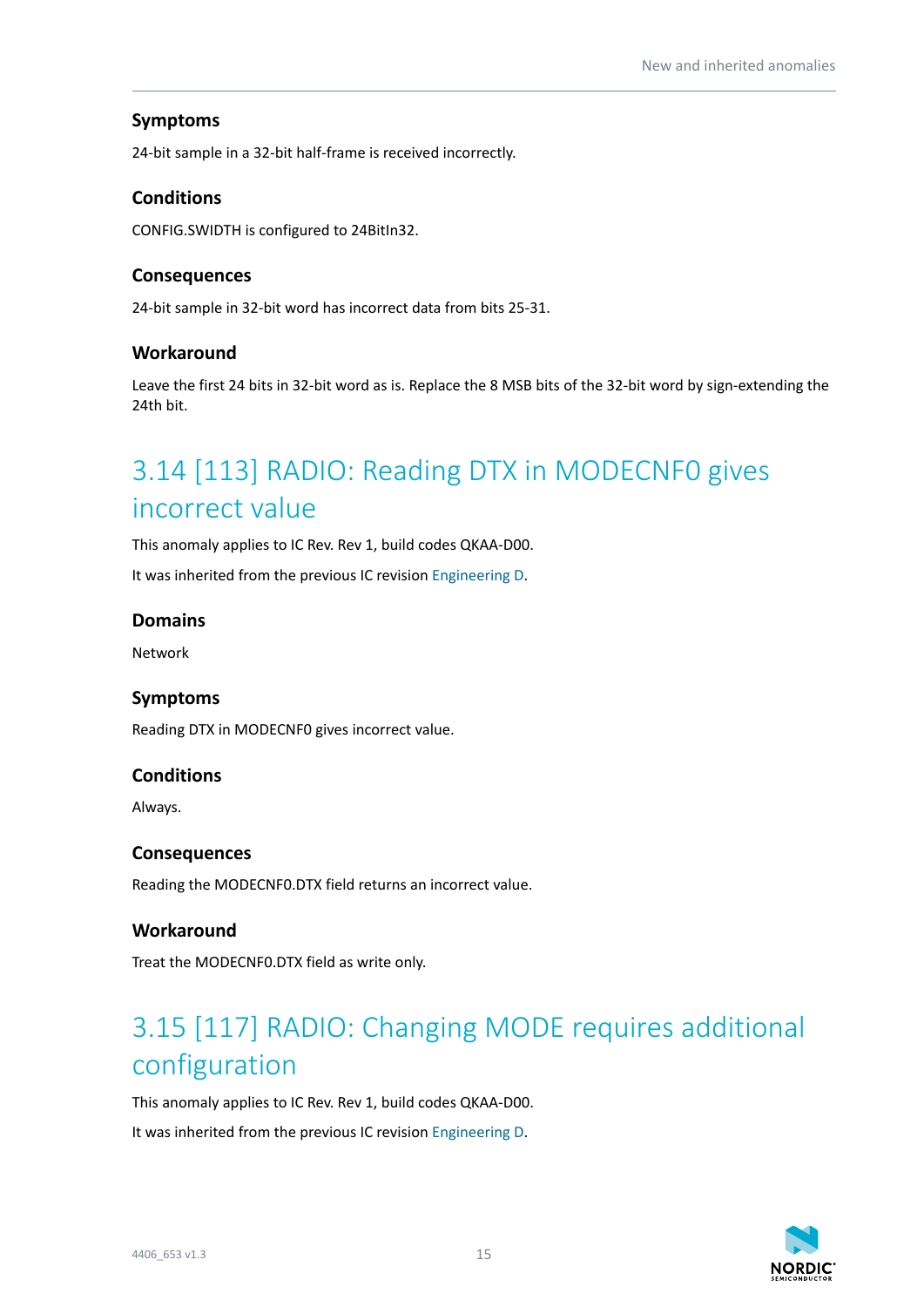# **Domains**

Network

### **Symptoms**

Radio modulation index is lower than expected.

### **Conditions**

Always.

#### **Consequences**

RADIO may fail qualification tests or have higher than expected packet loss. Measured modulation characteristics for Bluetooth and error vector magnitude for IEEE802.15.4 are affected.

### **Workaround**

After writing the RADIO.MODE register, perform the following additional configuration steps.

• When RADIO.MODE is set to Nrf 2Mbit, Ble 2Mbit, or Ieee802154 250Kbit, use the following:

\*((volatile uint32 t \*)0x41008588) = \*((volatile uint32 t \*)0x01FF0084);

• When RADIO.MODE is set to any other mode, use the following:

\*((volatile uint32 t \*)0x41008588) = \*((volatile uint32 t \*)0x01FF0080);

# <span id="page-15-0"></span>3.16 [119] GPIO: Writes to LATCH register take several CPU cycles to take effect

This anomaly applies to IC Rev. Rev 1, build codes QKAA-D00.

It was inherited from the previous IC revision [Engineering D.](https://infocenter.nordicsemi.com/topic/errata_nRF5340_EngD/ERR/nRF5340/EngineeringD/latest/err_340.html)

#### **Domains**

Network

#### **Symptoms**

A bit in the LATCH register reads '1' even after clearing it by writing '1'.

#### **Conditions**

Reading the LATCH register right after writing to it.

#### **Consequences**

Old value of the LATCH register is read.

#### **Workaround**

Have at least 4 CPU cycles of delay between the write and the subsequent read to the LATCH register. This can be achieved by having 4 dummy reads of the LATCH register.

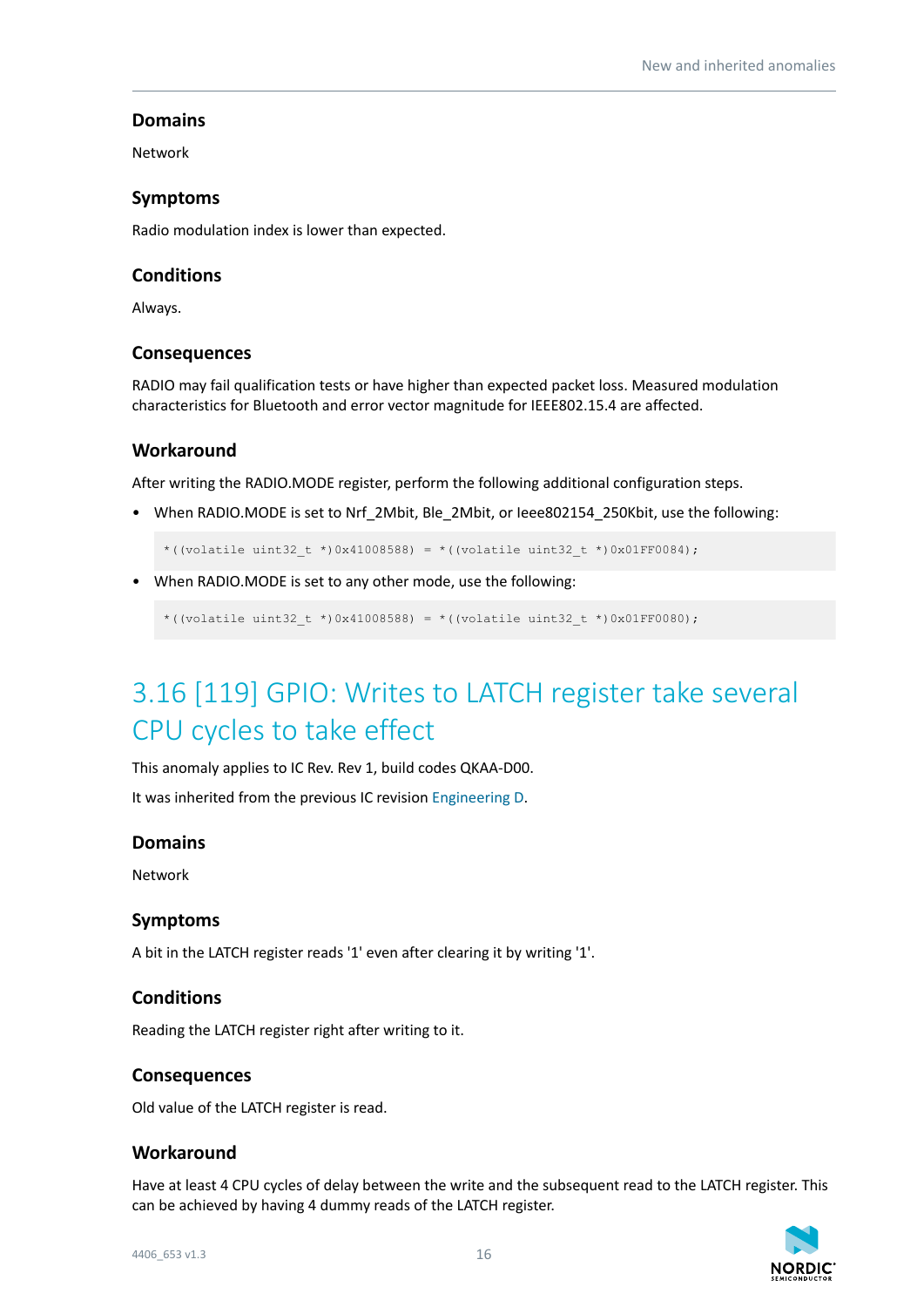# <span id="page-16-0"></span>3.17 [121] QSPI: Configuration of peripheral requires additional steps

This anomaly applies to IC Rev. Rev 1, build codes QKAA-D00.

It was inherited from the previous IC revision [Engineering D.](https://infocenter.nordicsemi.com/topic/errata_nRF5340_EngD/ERR/nRF5340/EngineeringD/latest/err_340.html)

#### **Domains**

Application

#### **Symptoms**

QSPI is unstable or not working at all.

#### **Conditions**

Always.

#### **Consequences**

QSPI does not work as expected.

### **Workaround**

When configuring QSPI, ensure register IFTIMING.RXDELAY = 6 and perform the following additional configuration steps.

• For operation at 96 MHz, perform the following extra configuration step:

NRF QSPI.IFCONFIGO  $| = (1 \le 16) | (1 \le 17)$ ;

• For operation between 6 and 48 MHz, use this configuration step:

```
NRF QSPI.IFCONFIG0 &= ~(1<<17);
NRF QSPI.IFCONFIGO | = (1 \le 16);
```
# <span id="page-16-1"></span>3.18 [122] CTRL-AP: Successive triggering of CTRLAP.ERASEALL has no effect

This anomaly applies to IC Rev. Rev 1, build codes QKAA-D00.

It was inherited from the previous IC revision [Engineering D.](https://infocenter.nordicsemi.com/topic/errata_nRF5340_EngD/ERR/nRF5340/EngineeringD/latest/err_340.html)

#### **Domains**

Network

#### **Conditions**

Triggering CTRLAP.ERASEALL more than once.

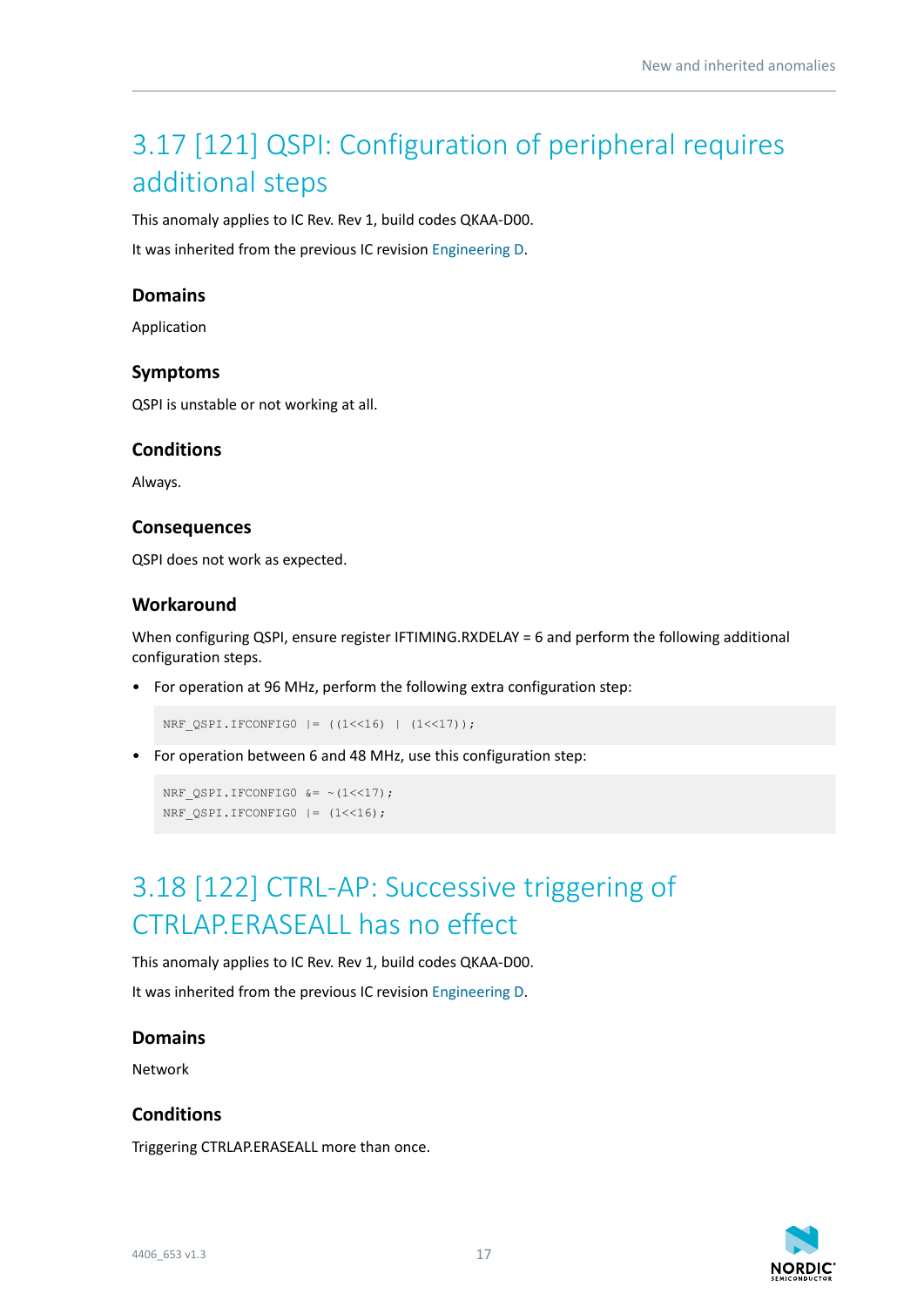# **Consequences**

Subsequent triggering of CTRLAP.ERASEALL has no effect.

### **Workaround**

Triggering CTRLAP.ERASEALL multiple times requires a pin reset between each triggering of CTRLAP.ERASEALL.

# <span id="page-17-0"></span>3.19 [133] QSPI: Degraded radio performance with QSPI

This anomaly applies to IC Rev. Rev 1, build codes CLAA-D00, QKAA-D00.

# **Domains**

Application

### **Symptoms**

Degraded radio performance during QSPI communication:

- Reduced RX sensitivity during reception.
- Reduced modulation gain during transmission.

### **Conditions**

When radio is receiving or transmitting while QSPI is reading or writing.

#### **Consequences**

Radio performance is severely degraded.

# **Workaround**

Use one of the following:

- Use VDD voltage between 1.7 V and 2.0 V to limit the degradation of RX sensitivity to 3 dB across the channels.
- Ensure that QSPI and radio are not operating concurrently.

# <span id="page-17-1"></span>3.20 [134] RADIO: Incorrect value for IRADIO\_TX3

This anomaly applies to IC Rev. Rev 1, build codes CLAA-D00, QKAA-D00.

#### **Domains**

Network

#### **Symptoms**

Radio current higher than stated in Product Specification v1.1.

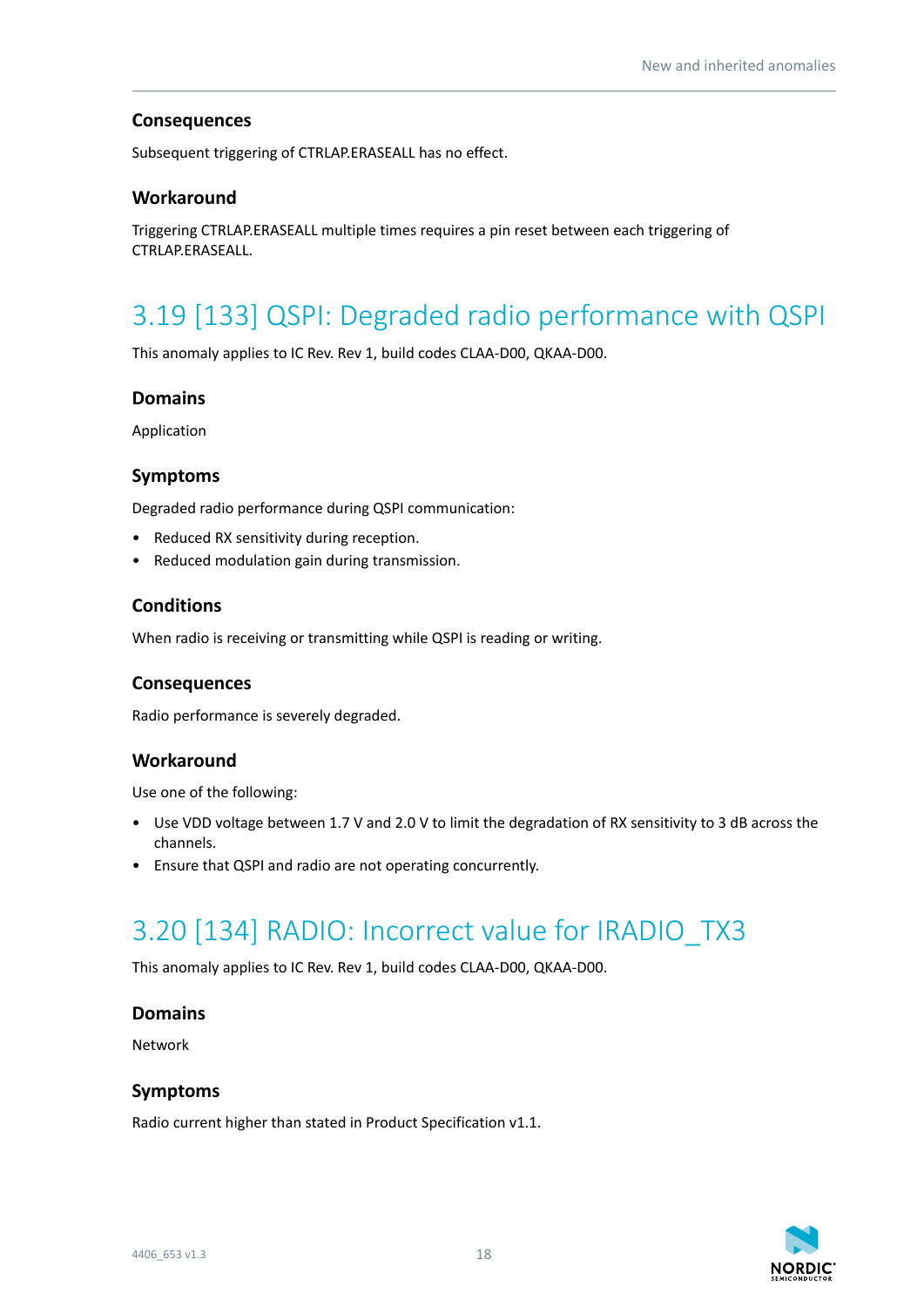# **Conditions**

Radio transmitting at 0 dBm output power, 1 Mbps Bluetooth low energy (BLE) mode, clock = HFXO64M, regulator LDO.

### **Consequences**

Current is higher, value in Product Specification v1.2 or newer has the corrected value.

### **Workaround**

None.

# <span id="page-18-0"></span>3.21 [135] SPIM: No output from SPIM4

This anomaly applies to IC Rev. Rev 1, build codes CLAA-D00, QKAA-D00.

### **Domains**

Application, Network

### **Symptoms**

There is no output from SPIM4.

### **Conditions**

CPU sleep is triggered after the SPIM4 is enabled but before it starts transmitting.

#### **Consequences**

SPIM4 is not functional.

#### **Workaround**

Before enabling SPIM4, perform the following step:

\*(volatile uint32 t \*)0x5000ac04 = 1;

After disabling SPIM4, perform the following step:

```
*(volatile uint32 t *)0x5000ac04 = 0;
```
# <span id="page-18-1"></span>3.22 [136] QSPI: QSPI has limited supply voltage range

This anomaly applies to IC Rev. Rev 1, build codes CLAA-D00, QKAA-D00.

#### **Domains**

Application

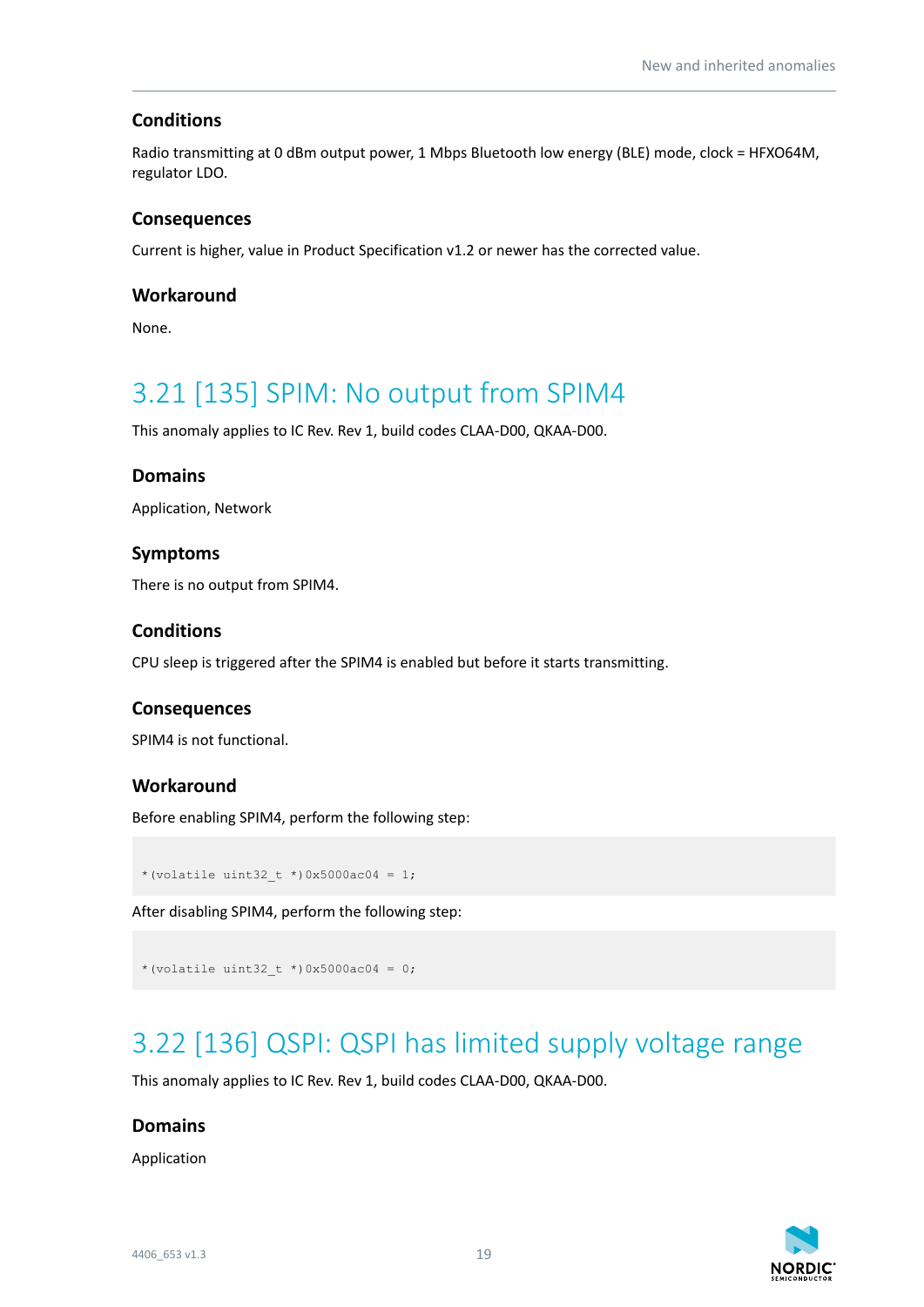# **Symptoms**

The QSPI interface is non-functional. The error depends on temperature, voltage and device.

### **Conditions**

VDD voltage is higher than 2.0 V, and the clock frequency is set to 96 MHz.

### **Consequences**

The QSPI interface may operate incorrectly because digital timing is not met.

### **Workaround**

Use one of the following:

- Use VDD voltage between 1.7 V and 2.0 V.
- Use QSPI clock frequency of 48 MHz.

# <span id="page-19-0"></span>3.23 [137] CLOCK: LFRC calibration is not performed

This anomaly applies to IC Rev. Rev 1, build codes CLAA-D00, QKAA-D00.

### **Domains**

Application, Network

### **Symptoms**

The DONE event is missing, and the LFRC clock frequency might be incorrect.

# **Conditions**

The LFRC is used with calibration, and one of the following conditions occurs:

- The other CPU is requesting a higher priority source (LFSYNTH or LFXO) during the calibration.
- The user is switching from a higher priority clock source shortly before starting the calibration.

#### **Consequences**

The LFRC calibration might not occur, which results in the LFRC not meeting the specified frequency tolerance after calibration.

#### **Workaround**

Repeat the calibration every 1 ms until the DONE event is generated.

# <span id="page-19-1"></span>3.24 [138] COMP: LPCOMP consumes additional current

This anomaly applies to IC Rev. Rev 1, build codes CLAA-D00, QKAA-D00.

#### **Domains**

Application